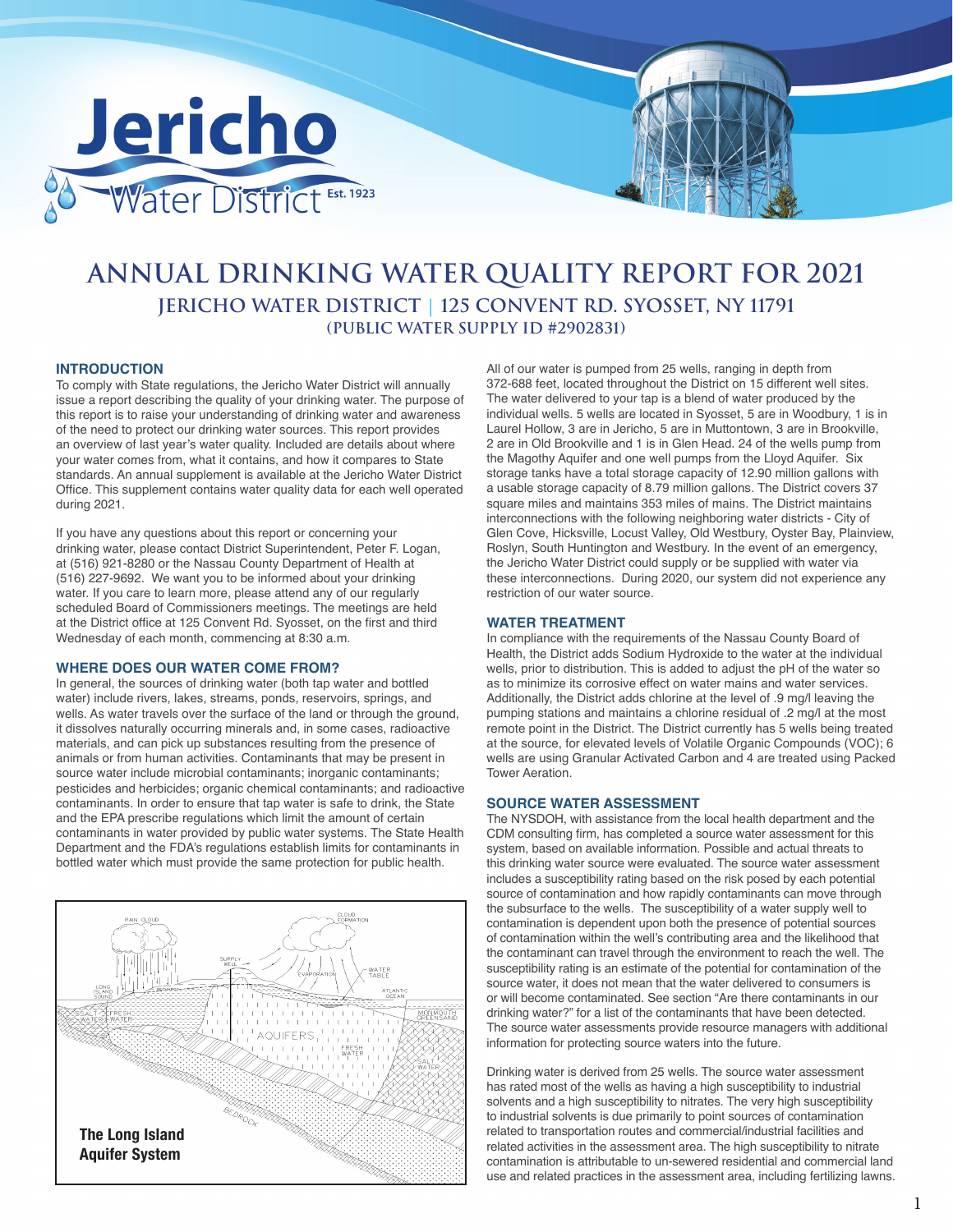A copy of the assessment, including a map of the assessment area, is available for review at the District's main office.

# **FACTS AND FIGURES**

Our water system serves 58,000 people through 19,512 services. The total water produced in 2021 was 4.80 billion gallons. The daily average of water treated and pumped into the distribution system is 13,158,479 gallons per day. The maximum daily pumpage occurred on July 18th, 2021 wherein 32.26 million gallons were pumped. The minimum daily pumpage occurred on December 11th, 2021 when 4.02 million gallons of water were pumped. For 2021, the unaccounted-for water was calculated at 9.84%, which is below the DEC goal of 10%. The unaccountedfor water is comprised of water used for sampling, to flush mains and hydrants, street cleaning and fighting fires. Water lost through leaking services, hydrants, mains, and out-of-order water meters accounts for the remainder of the 472,823,000 million gallons. The meters that were not recording correctly have been replaced. In 2021, water customers within the boundary of the District were billed for water as follows:

#### **Minimum Charge per Quarter - \$11.30**

| $0 - 10,000$ gallons       | \$1.13 per 1,000 |
|----------------------------|------------------|
| $10,001 - 30,000$ gallons  | \$1.19 per 1,000 |
| $30,001 - 100,000$ gallons | \$2.26 per 1,000 |
| Over 100,000 gallons       | \$2.99 per 1,000 |

Tax Rate - \$22.232 per \$100.00 of assessed valuation.

Outside the boundary of the District, customers were billed as follows:

#### **Minimum Charge per Quarter - \$14.70**

| \$1.47 per 1,000 |
|------------------|
| \$1.55 per 1,000 |
| \$2.94 per 1,000 |
| \$3.89 per 1,000 |
|                  |

On Long Island, the average family of four uses approximately 120 – 150 gallons of water per person per day. Based on this average, the quarterly cost for water would range from \$64.31 - \$89.17

Annual Demand Charge – Fire Line and Standpipe Connections:

| <b>Size of Connection</b><br><b>From District Mains</b> | <b>Charge per Annum</b><br><b>Payable in Advance</b> |  |  |
|---------------------------------------------------------|------------------------------------------------------|--|--|
| Up to 2" Diameter                                       | \$37.00                                              |  |  |
| 3" Diameter                                             | \$51.00                                              |  |  |
| 4" Diameter                                             | \$103.00                                             |  |  |
| 6" Diameter                                             | \$303.00                                             |  |  |
| 8" & larger Diameter                                    | \$605.00                                             |  |  |

# **SPECIAL NEEDS CUSTOMERS**

Some of the District's customers may require a continuous supply of water. Most commonly, these are people who use dialysis machines at home. If you have this special need, kindly inform the District by letter, so that we can update our emergency plan.

## **ARE THERE CONTAMINANTS IN OUR DRINKING WATER?**

As the State regulations require, we routinely test your drinking water for numerous contaminants. These contaminants include: total coliform, turbidity, inorganic compounds, nitrate, nitrite, lead and copper, volatile organic compounds, total trihalomethanes, radiological and synthetic organic compounds. In 2020, we conducted tests for over 150 contaminants. We detected 36 of these contaminants. The table presented below depicts which compounds were detected in your drinking water. The State allows us to test for some contaminants less than once per year because the concentrations of these contaminants do not change frequently. Some of our data, though representative, are more than one year old.

*"If present elevated levels of Lead can cause serious health problems, especially for pregnant women, infants, and young children. It is possible that Lead levels at your home may be higher than at other homes in the*  community as a result of materials used in the home's plumbing. Jericho *Water District is responsible for providing high quality drinking water but cannot control the variety of materials used in plumbing components. When your water has been sitting for several hours, you can minimize*  the potential for Lead exposure by flushing your Tap for 30 seconds to 2 *minutes before using water for drinking or cooking. If you are concerned about Lead in your water, you may wish to have your water tested. Information on Lead in your water, testing methods, and steps you can take to minimize exposure is available from the safe Drinking Hotline*  (1-800-426-4791) or at http://www.epa.gov/safewater/lead."

#### **Nitrate** in drinking water at levels above 10mg/l is a health risk for infants *less than six months of age. High nitrate levels in drinking water can cause blue baby syndrome. If you are caring for an infant, you should ask for advice from your health care provider.*

It should be noted that all drinking water, including bottled drinking water, may reasonably be expected to contain at least small amounts of some contaminants. The presence of contaminants does not necessarily indicate that water poses a health risk. More information about contaminants and potential health effects can be obtained by calling the EPA's Safe Drinking Water Hotline (1 800-426-4791) or the Nassau County Department of Health at (516) 227-9692.

# **DEFINITIONS:**

Maximum Contaminant Level (MCL): The highest level of a contaminant that is allowed in drinking water. MCLs are set as close to the MCLGs as feasible. The MCL is established by the E.P.A. It is defined in terms of health risk as follows – If a person drank one-half gallon of water each day for 70 years and that water contained a contaminant at the MCL, there would be a one in a million risk of developing an adverse reaction to that substance.

Maximum Contaminant Level Goal (MCLG): The level of a contaminant in drinking water below which there is no known or expected risk to health. MCLGs allow for a margin of safety.

Maximum Residual Disinfectant Level (MRDL): The highest level of a disinfectant allowed in drinking water. There is convincing evidence that addition of a disinfectant is necessary for control of microbial contaminants.

Maximum Residual Disinfectant Level Goal (MRDLG): The level of a drinking water disinfectant below which there is no known or expected risk to health. MRDLGs do not reflect the benefits of the use of disinfectants to control microbial contamination.

Action Level (AL): The concentration of a contaminant which, if exceeded, triggers treatment or other requirements which a water system must follow.

Treatment Technique (TT): A required process intended to reduce the level of a contaminant in drinking water.

Non-Detects (ND): Laboratory analysis indicates that the constituent is not present.

Milligrams per liter (mg/l):Corresponds to one part of liquid in one million parts of liquid (parts per million - ppm).

Micrograms per liter (ug/l): Corresponds to one part of liquid in one billion parts of liquid (parts per billion - ppb).

Nanograms per liter (ng/l): Corresponds to one part of liquid to one trillion parts of liquid (parts per trillion - ppt).

Picocuries per liter (pCi/L): A measure of the radioactivity in water.

90TH Percentile: The value reported for the lead and copper represent the 90th percentile. A percentile is a value on a scale of 100 that indicates the percent of a distribution that is equal to or below it. The 90th percentile is equal to or greater than 90% of the lead and copper values detected at your water system.

n/a: Not applicable, i.e., no value is assigned by regulatory authorities.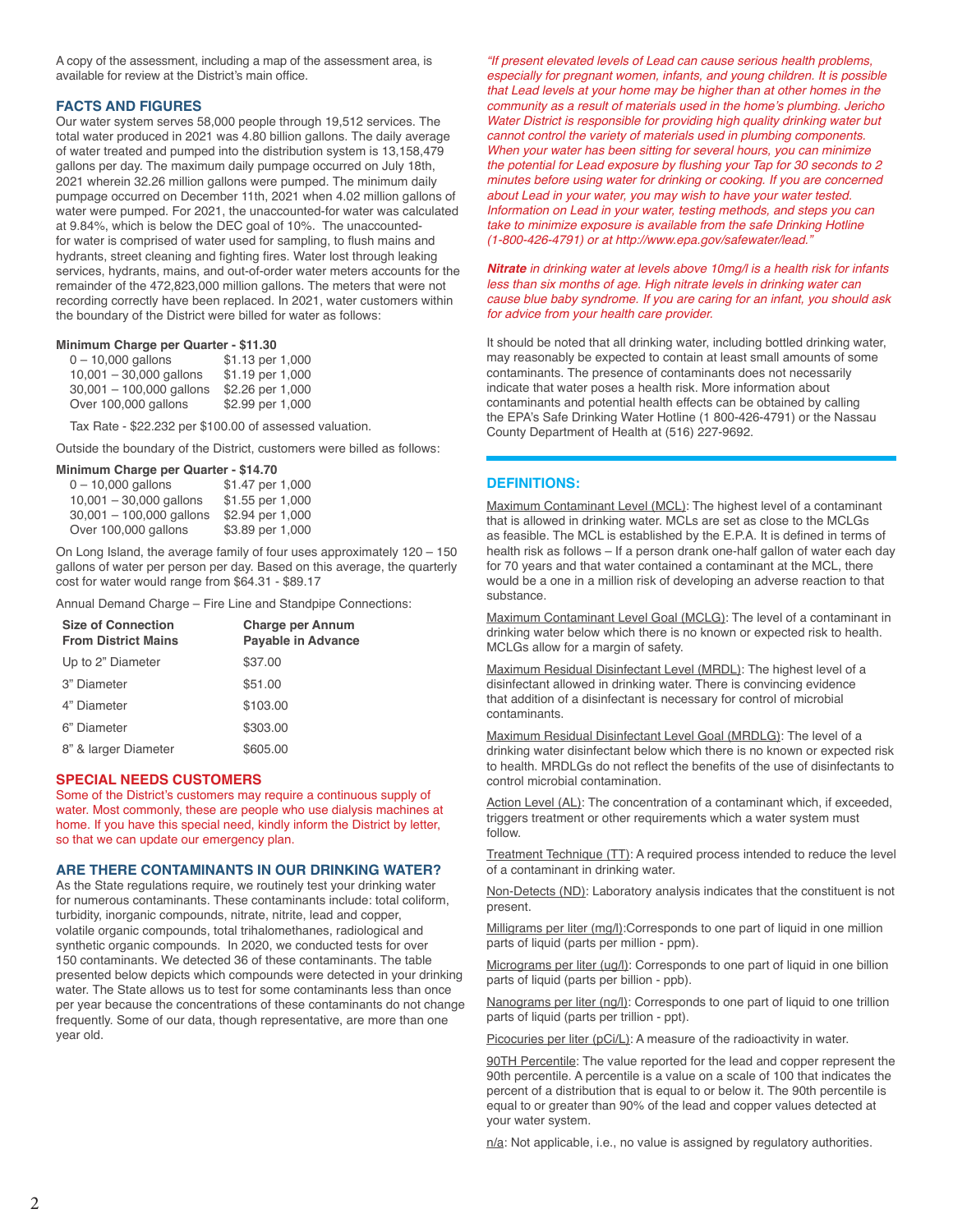| <b>Contaminant</b>                                  | <b>Violation</b><br>(Yes/No) | Date of Sample(s) | <b>Level Detected Avg.</b><br>Max (Range) (1) | <b>Unit Measurement</b> | <b>MCLG OR</b><br><b>MRDLG</b> | <b>Regulatory Limit</b><br>(MCL, MRDL,<br>or AL)        | <b>Likely Source of Contamination</b>                                                                                                                                                                                                                                                 |
|-----------------------------------------------------|------------------------------|-------------------|-----------------------------------------------|-------------------------|--------------------------------|---------------------------------------------------------|---------------------------------------------------------------------------------------------------------------------------------------------------------------------------------------------------------------------------------------------------------------------------------------|
| <b>MICROBIOLOGICAL CONTAMINANTS</b>                 |                              |                   |                                               |                         |                                |                                                         |                                                                                                                                                                                                                                                                                       |
| <b>Total Coliform</b>                               | No                           | 12/20/2021        | 2 samples<br>positive <sup>(2)</sup>          | n/a                     | 0                              | TT - greater than<br>or equal to 5%<br>samples positive | Naturally present in the environment                                                                                                                                                                                                                                                  |
| <b>Inorganic Contaminants</b>                       |                              |                   |                                               |                         |                                |                                                         |                                                                                                                                                                                                                                                                                       |
| Barium                                              | No                           | 5/17/2021         | 0.012<br>$(0.006 - 0.012)$                    | mg/L                    | 2                              | $MCL - 2$                                               | Discharge of drilling wastes; Discharge<br>from metal refineries; Erosion of natural<br>deposits                                                                                                                                                                                      |
| Calcium                                             | No                           | 5/26/2021         | $12.9(1.3 - 12.9)$                            | mg/L                    | n/a                            | n/a                                                     | Naturally occurring                                                                                                                                                                                                                                                                   |
| Chloride                                            | No                           | 9/29/2021         | $15.3(11.6 - 15.3)$                           | mg/L                    | n/a                            | MCL - 250                                               | Naturally occurring or indicative of road<br>salt contamination                                                                                                                                                                                                                       |
| Magnesium                                           | No                           | 9/29/2021         | $5.2$ (2.8 - 5.2)                             | mg/L                    | n/a                            | n/a                                                     | Naturally occurring                                                                                                                                                                                                                                                                   |
| Perchlorate                                         | No                           | 8/31/2021         | $7.06(5.32 - 7.06)$                           | mg/L                    | n/a                            | $18^{(5)}$                                              | Oxygen additive in solid fuel<br>propellant for rockets, missiles,<br>and fireworks.                                                                                                                                                                                                  |
| Sodium                                              | No                           | 9/29/2021         | $8.2(7.5 - 8.2)$                              | mg/L                    | n/a                            | 20 / 270 (3)                                            | Naturally occurring; Road salt; Water<br>softeners: Animal waste                                                                                                                                                                                                                      |
| Sulfate                                             | No                           | 9/29/2021         | $17.8(6.3 - 17.8)$                            | mg/L                    | n/a                            | <b>MCL - 250</b>                                        | Naturally occurring                                                                                                                                                                                                                                                                   |
| Zinc                                                | No                           | 9/29/2021         | $0.02$ (ND - 0.02)                            | mg/L                    | n/a                            | $MCL - 5$                                               | Naturally occurring; Mining waste                                                                                                                                                                                                                                                     |
| <b>INORGANIC CONTAMINANTS (NITRATE AND NITRITE)</b> |                              |                   |                                               |                         |                                |                                                         |                                                                                                                                                                                                                                                                                       |
| Nitrate as N                                        | No                           | 10/13/2021        | $9(1.1 - 9)$                                  | mg/L                    | 10                             | <b>MCL - 10</b>                                         | Runoff from fertilizer use; Leaching from<br>septic tanks, sewage; Erosion of natural<br>deposits                                                                                                                                                                                     |
| Nitrate-Nitrite (as N)                              | No                           | 10/13/2021        | $9(1.1 - 9)$                                  | mg/L                    | 10                             | <b>MCL - 10</b>                                         | Runoff from fertilizer use; Leaching from<br>septic tanks, sewage; Erosion of natural<br>deposits                                                                                                                                                                                     |
| <b>PHYSICAL CHARACTERISTICS</b>                     |                              |                   |                                               |                         |                                |                                                         |                                                                                                                                                                                                                                                                                       |
| Calcium Hardness                                    | No                           | 5/26/2021         | $32.2(3.2 - 32.2)$                            | mg/L                    | n/a                            | n/a                                                     | Naturally occurring                                                                                                                                                                                                                                                                   |
| Corrosivity                                         | No                           | 9/29/2021         | $-2.75$<br>$[-3.14 - (-2.75)]$                | ÷,                      | n/a                            | n/a                                                     | Naturally occurring                                                                                                                                                                                                                                                                   |
| рH                                                  | No                           | 5/26/2021         | $8.05(7.67 - 8.05)$                           | units                   | n/a                            | n/a                                                     | Naturally occurring                                                                                                                                                                                                                                                                   |
| <b>Total Alkalinity</b>                             | No                           | 12/13/2021        | $57.6(12.2 - 57.6)$                           | mg/L                    | n/a                            | n/a                                                     | Naturally occurring                                                                                                                                                                                                                                                                   |
| <b>Total Dissolved Solids</b>                       | No                           | 9/29/2021         | $91(49-91)$                                   | mg/L                    | n/a                            | n/a                                                     | Naturally occurring                                                                                                                                                                                                                                                                   |
| <b>Total Hardness</b>                               | No                           | 9/29/2021         | $51.4(28.1 - 51.4)$                           | mg/L                    | n/a                            | n/a                                                     | Naturally occurring                                                                                                                                                                                                                                                                   |
| <b>DISINFECTANT</b>                                 |                              |                   |                                               |                         |                                |                                                         |                                                                                                                                                                                                                                                                                       |
| <b>Chlorine Residual</b>                            | No                           | 5/21/2021         | $1.15(0.23 - 1.15)$                           | mg/L                    | n/a                            | $MRDL - 4(4)$                                           | Water additive used to<br>control microbes                                                                                                                                                                                                                                            |
| <b>VOLATILE ORGANIC CONTAMINANTS</b>                |                              |                   |                                               |                         |                                |                                                         |                                                                                                                                                                                                                                                                                       |
| 1,1 - Dichloroethene                                | No                           | 12/29/2021        | $0.64$ (ND - 0.8)                             | ug/L                    | n/a                            | $MCL - 5$                                               | Discharge from industrial<br>chemical factories                                                                                                                                                                                                                                       |
| 1,2 - Dichloropropane                               | No                           | 10/29/2021        | $2.05$ (ND - $2.3$ )                          | ug/L                    | n/a                            | $MCL - 5$                                               | Discharge from industrial<br>chemical factories                                                                                                                                                                                                                                       |
| Trichloroethene                                     | No                           | 12/29/2021        | $1.97 (ND - 2.6)$                             | ug/L                    | n/a                            | $MCL - 5$                                               | Discharge from metal degreasing sites and<br>other factories                                                                                                                                                                                                                          |
| <b>OTHER PRINCIPAL ORGANIC CONTAMINANTS</b>         |                              |                   |                                               |                         |                                |                                                         |                                                                                                                                                                                                                                                                                       |
| 1,1 - Dichloroethane                                | No                           | 4/12/2021         | $1.23$ (ND - 1.4)                             | ug/L                    | n/a                            | $MCL - 5$                                               | Released into the environment as<br>fugitive emissions and in wastewater<br>during production and use as a chemical<br>intermediate solvent; used in vinyl chloride<br>manufacturing; chlorinated solvent<br>intermediate; coupling agent in anti-knock<br>gasoline; degreasing agent |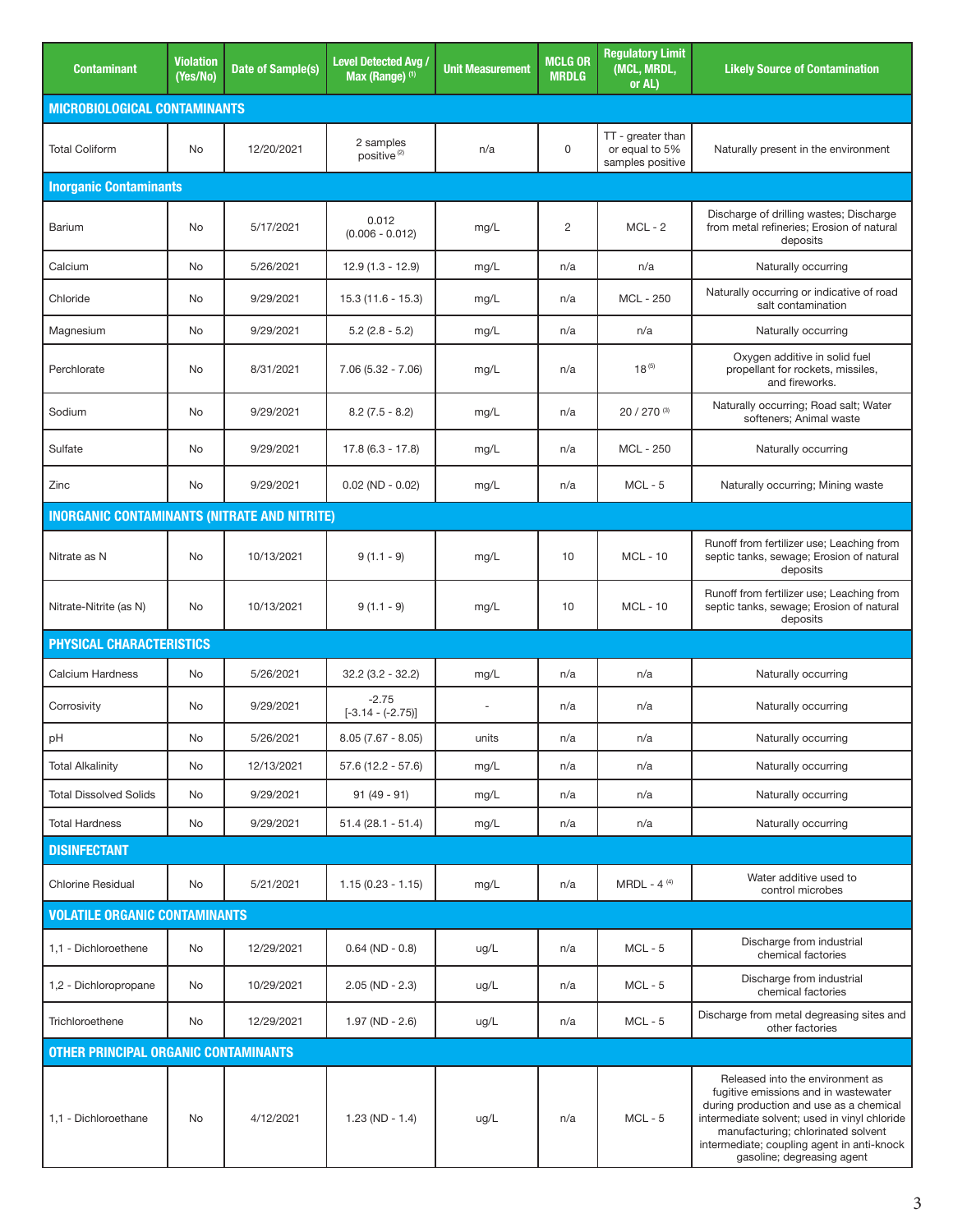| <b>Contaminant</b>                                                 | <b>Violation</b><br>(Yes/No) | Date of<br>Sample(s) | <b>Level Detected Avg /</b><br>Max (Range) (1) | <b>Unit of</b><br><b>Measurement</b> | <b>MCLG</b><br><b>OR</b><br><b>MRDLG</b> | <b>Requlatory Limit</b><br>(MCL, MRDL,<br>or AL) | <b>Likely Source of Contamination</b>                                                                                                    |
|--------------------------------------------------------------------|------------------------------|----------------------|------------------------------------------------|--------------------------------------|------------------------------------------|--------------------------------------------------|------------------------------------------------------------------------------------------------------------------------------------------|
| <b>OTHER PRINCIPAL ORGANIC CONTAMINANTS (CONTINUED)</b>            |                              |                      |                                                |                                      |                                          |                                                  |                                                                                                                                          |
| Chlorodifluoromethane                                              | No                           | 7/19/2021            | $1.92$ (ND - 2.7)                              | ug/L                                 | n/a                                      | $MCL - 5$                                        | Used as refrigerant                                                                                                                      |
| SYNTHETIC ORGANIC CONTAMINANTS INCLUDING PESTICIDES AND HERBICIDES |                              |                      |                                                |                                      |                                          |                                                  |                                                                                                                                          |
| 1.4 - Dioxane                                                      | No                           | 10/1/2021            | $9.6$ (ND - $9.6$ )                            | ug/L                                 | n/a                                      | $MCL - 1$                                        | Released into the environment from<br>commercial and industrial sources and is<br>associated with inactive and hazardous waste<br>sites. |
| Perfluorooctanoic Acid                                             | No                           | 8/2/2021             | $9.2 (ND - 9.2)$                               | ng/L                                 | n/a                                      | $MCL - 10$                                       | Released into the environment from widespread<br>use in commercial and<br>industrial application                                         |
| Perfluorooctanesulfonic<br>Acid                                    | No                           | 8/3/2021             | $3 (ND - 3)$                                   | ng/L                                 | n/a                                      | <b>MCL - 10</b>                                  | Released into the environment<br>from widespread use in commercial<br>and industrial application                                         |
| <b>Disinfection By-Products - Routine Sampling</b>                 |                              |                      |                                                |                                      |                                          |                                                  |                                                                                                                                          |
| <b>Bromoform</b>                                                   | No                           | 11/22/2021           | $0.40$ (ND - 0.71)                             | ug/L                                 | n/a                                      | <b>MCL - 80</b>                                  | By-product of drinking water chlorination needed<br>to kill harmful organisms.                                                           |
| Chloroform                                                         | No                           | 7/9/2021             | $0.44$ (ND - 0.77)                             | ug/L                                 | n/a                                      | <b>MCL - 80</b>                                  | By-product of drinking water chlorination needed<br>to kill harmful organisms.                                                           |
| Dibromochloromethane                                               | No                           | 11/22/2021           | $0.41$ (ND - $0.57$ )                          | ug/L                                 | n/a                                      | <b>MCL - 80</b>                                  | By-product of drinking water chlorination needed<br>to kill harmful organisms.                                                           |
| <b>Total Trihalomethanes</b>                                       | No                           | 11/22/2021           | $0.73$ (ND - 1.3)                              | ug/L                                 | n/a                                      | <b>MCL - 80</b>                                  | By-product of drinking water chlorination needed<br>to kill harmful organisms.                                                           |
| <b>RADIOACTIVE CONTAMINANTS</b>                                    |                              |                      |                                                |                                      |                                          |                                                  |                                                                                                                                          |
| Gross Alpha Activity                                               | No                           | 8/29/2019            | $1.7(-0.187 - 1.7)$                            | pCi/L                                | 0                                        | <b>MCL - 15</b>                                  | Erosion of natural deposits                                                                                                              |
| Gross Beta                                                         | No                           | 8/21/2019            | $4.3(0.152 - 4.3)$                             | pCi/L                                | 0                                        | 50(5)                                            | Decay of natural deposits and man-made<br>emissions                                                                                      |
| <b>Combined Radium</b><br>226/228                                  | No                           | 8/21/2019            | $3.49(0.426 - 3.49)$                           | pCi/L                                | $\mathbf 0$                              | $MCL - 5$                                        | Erosion of natural deposits                                                                                                              |
| Uranium                                                            | No                           | 8/29/2019            | 0.85<br>$(-0.094 - 0.85)$                      | ug/L                                 | 0                                        | <b>MCL - 30</b>                                  | Erosion of natural deposits                                                                                                              |
| <b>UNREGULATED CONTAMINANT MONITORING RULE 3 CONTAMINANTS (6)</b>  |                              |                      |                                                |                                      |                                          |                                                  |                                                                                                                                          |
| Perfluoroheptanoic Acid                                            | No                           | 8/2/2021             | 26.3 (ND - 26.3)                               | ng/L                                 | n/a                                      | MCL - 50,000                                     | Released into the environment through consumer<br>products and industrial processes                                                      |
| Perfluorohexanesulfonic<br>Acid                                    | No                           | 6/2/2021             | $2.5 (ND - 2.5)$                               | ng/L                                 | n/a                                      | MCL - 50,000                                     | Released into the environment through consumer<br>products and industrial processes                                                      |
| Perfluorononanoic Acid                                             | No                           | 8/2/2021             | $2.4 (ND - 2.4)$                               | ng/L                                 | n/a                                      | MCL - 50,000                                     | Released into the environment through consumer<br>products and idustrial processes                                                       |
| <b>DISINFECTION BY-PRODUCTS - STAGE II SAMPLING</b>                |                              |                      |                                                |                                      |                                          |                                                  |                                                                                                                                          |
| <b>Total Trihalomethanes</b>                                       | No                           | 9/14/2021            | $1.17 (ND - 1.5)$                              | ug/L                                 | n/a                                      | <b>MCL - 80</b>                                  | By-product of drinking water chlorination needed<br>to kill harmful organisms                                                            |
| <b>LEAD AND COPPER CONTAMINANTS</b>                                |                              |                      |                                                |                                      |                                          |                                                  |                                                                                                                                          |
| Copper                                                             | No                           | 7/3/2019             | 0.19<br>$(0.017 - 1.8)^{(7)}$                  | mg/L                                 | 1.3                                      | $AL - 1.3$                                       | Corrosion of household plumbing systems;<br>Erosion of natural deposits; leaching from wood<br>preservatives                             |
| Lead                                                               | No                           | 7/10/2019            | ND (ND - 1.6) (8)                              | ug/L                                 | 0                                        | AL - 15                                          | Corrosion of household plumbing systems;<br>Erosion of natural deposits                                                                  |

#### Notes:

- (1) When compliance with the MCL is determined more frequently than annually, the data reported is the highest average or maximum of any of the sampling points used to determine compliance and the range of detected values.
- (2) In March 2020, total coliforms were detected in 1 of 63 routine compliance samples collected in our system. Coliforms are bacteria that are naturally present in the environment and are used as an indicator that other potentially harmful, waterborne pathogens may be present or that a potential pathway exists through which associated contamination may enter the drinking water system. After this detection, additional samples were collected, and total coliforms were not detected in those samples. Since total coliforms were detected in <5% of the samples collected during each of those months, the system did not trigger Level 1 assessments. It should be noted that E. coli, with human and animal fecal waste, was not detected in any of the samples collected.
- (3) Water containing more than 20 mg/L of sodium should not be used for drinking by people on severely restricted sodium diets. Water containing more than 270 mg/L of sodium should not be used for drinking by people on moderately restricted sodium diets.

(4) The value presented represents the Maximum Residual Disinfectant Level (MRDL). MRDLs are not currently regulated, but in the future, they will be enforceable in the same manner as MCLs.

- (5) An MCL has not been established for this contaminant. The value presented represents a State Action level.
- (6) The State considers 50 pCi/L to be the level of concern for beta particles.
- (7) The Unregulated Contaminant Monitoring Rules 3/4 (UCMR3/4) are US EPA water quality sampling programs which monitor unregulated but emerging contaminants in drinking water. The results of the sampling will determine if such contaminants need to be regulated in the future.
- (8) The level presented represents the 90th percentile of the 30 sites tested. A percentile is a value on a scale of 100 that indicates the percent of a distribution that is equal to or below it. The 90th percentile is equal to or greater than 90% of the copper values detected at your water system. In this case, thirty samples were collected at your water system and the 90th percentile value was the twenty-seventh highest value (0.19 mg/L).

(9) The level presented represents the 90th percentile of the 30 sites tested. The action level for lead was not exceeded at any of the sites tested.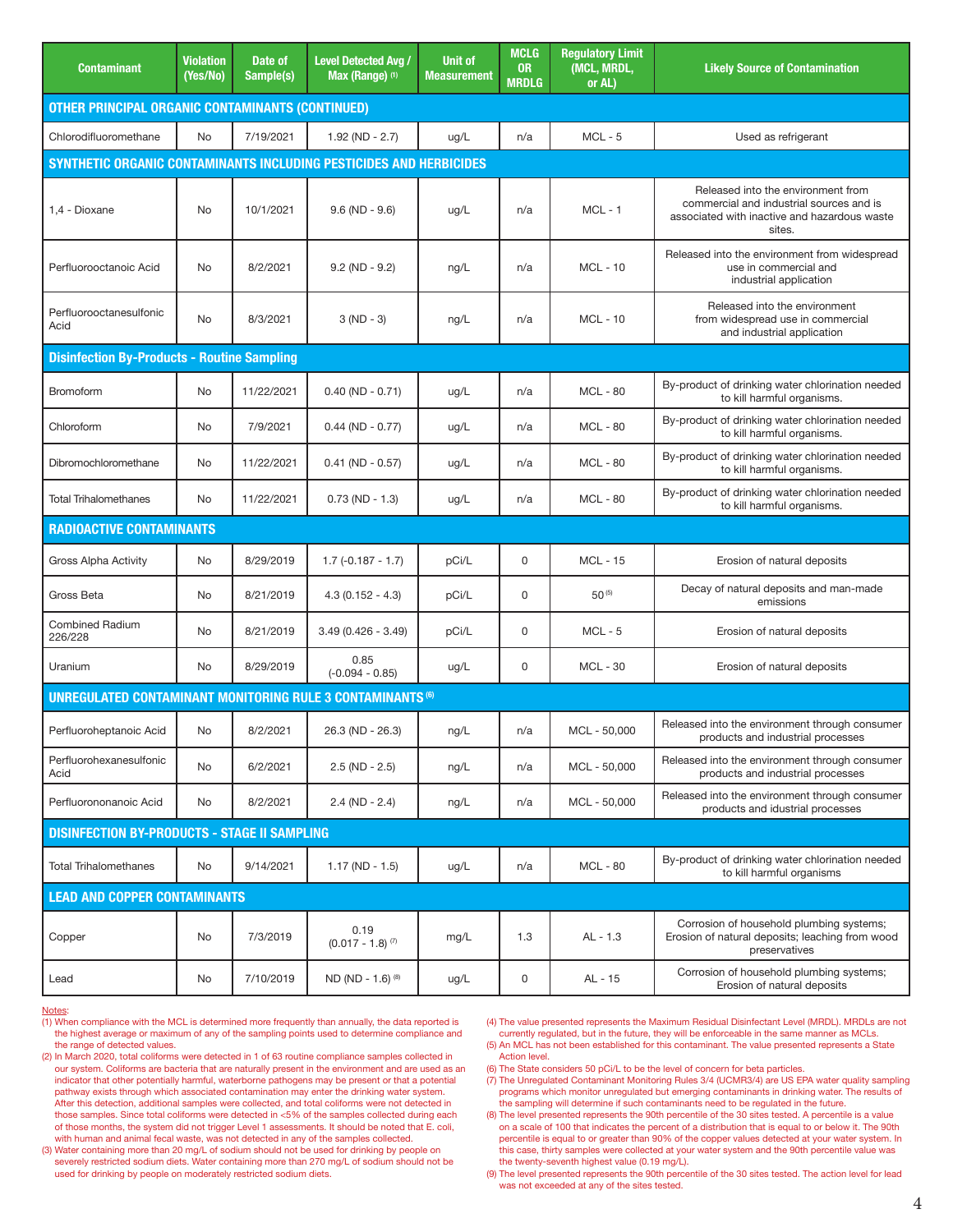## **WHAT DOES THIS INFORMATION MEAN?**

As you can see by the table, our system did not have any violations. We have learned through our testing that some contaminants have been detected; however, these contaminants were detected below the level allowed by the State

# **IS OUR WATER SYSTEM MEETING OTHER RULES THAT GOVERN OPERATIONS?**

When a public water system (PWS) is issued a deferral, the water system agrees to a schedule for corrective action and compliance with the new PFOS, PFOA or 1,4-dioxane MCLs. In exchange, the New York State Department of Health (the Department) agrees to defer enforcement actions, such as assessing fines, if the PWS is meeting established deadlines. Deferral recipients are required to update the Department and the Nassau County Department of Health each calendar quarter on the status of established deadlines. The Department can resume enforcement if the agreed upon deadlines are not met. Information about our deferral and established deadline can be found at the following site: https:// www.jerichowater.org/wp-content/uploads/2021/10/JWD-MCL-Deferral-Quarterly-Report-Q4-2021.pdf

The New York State Department of Health issued a deferral on November 24th, 2020 to the Jericho Water District for MCL compliance for **1,4-Dioxane**. This deferral acts as an exemption or State permission not to meet an MCL under certain conditions. Under this deferral, the District agrees to a schedule for corrective action and compliance with the MCLs.

The **1,4-Dioxane** contaminant was found in the District drinking water above its New York State MCL of 1 ug/L during 2020. The **1,4-Dioxane** MCL is set well below levels known to cause health effects in animal studies. Therefore, consuming water with **1,4-Dioxane** at the level(s) detected does not pose a significant health risk and the water continues to be acceptable for all uses.

The deferral period is effective until August 25th, 2022. During this period, the District prepared and begun to implement an aggressive action plan which includes the construction of Advanced Oxidation Process (AOP) facilities for the removal of 1,4-dioxane in seven (7) different wells. These AOP systems also include Granular Activated Carbon which remove PFOA and PFOS. In addition, the District has developed plans for the installation of a new well and associated treatment to expand its clean water supply. Additional information will be shared as further testing and progress occurs. This process is similar for any chemical detected in public drinking water that requires mitigation. The compliance timetable will ensure that your drinking water will meet the MCL as rapidly as possible. The deferral is effective until August 25, 2022.

The District is also required to submit a quarterly update to the NYSDOH and the NCDOH on the status of the project(s). The full deferral approval notification is included as Appendix A to the Annual Water Quality Report. The project schedule, and quarterly updates, can be viewed at www.jerichowater.org/deferralquarterlyreport

# **DO I NEED TO TAKE SPECIAL PRECAUTIONS?**

Although our drinking water met or exceeded state and federal regulations, some people may be more vulnerable to disease-causing microorganisms or pathogens in drinking water than the general population. Immuno-compromised persons such as persons with cancer undergoing chemotherapy, persons who have undergone organ transplants, people with HIV/AIDS or other immune system disorders, some elderly, and infants can be particularly at risk from infections. These people should seek advice from their health care provider about their drinking water. EPA/CDC guidelines on appropriate means to lessen the risk of infection by Cryptosporidium, Giardia and other microbial pathogens are available from the Safe Drinking Water Hotline (1 800-426-4791).

# **NON – DETECTED CONTAMINANTS**

According to State regulations, the Jericho Water District routinely monitors your drinking water for various contaminants. The following contaminants were analyzed for but not detected:

Organics (also including Synthetic Organics and Other Principal Organics) - 1,1,1,2-Tetrachloroethane, 1,1,1-trichloroethane, 1,1,2,2-tetrachloroethane, 1,1,2-trichloroethane,

1,1,2-trichlorotrifluoroethane, 1,1-dichloropropene, 1,2,3-trichlorobenzene, 1,2,4-trichlorobenzene, 1,2,4-trimethylbenzene, 1,2-dichlorobenzene, 1,2-dichloroethane, 1,3,5-trimethylbenzene, 1,3-dichlorobenzene, 1,3-dichloropropane, 1,4-dichlorobenzene, 2,2-dichloropropane, 2/4-chlorotoluene, benzene, bromobenzene, bromochloromethane, bromomethane, carbon tetrachloride, chlorobenzene, chloroethane, chloromethane, dibromomethane, dichlorodifluoromethane, ethylbenzene, hexachloro-1,3-butadiene, isopropylbenzene, methylene chloride, styrene, toluene, trichlorofluoromethane, vinyl chloride, cis-1,2-dichloroethene, cis-1,3-dichloropropene, m&p-xylene, n-butylbenzene, n-propylbenzene, o-xylene, p-isopropyltoluene, sec-butylbenzene, tert-butylbenzene, trans-1,2-dichloroethene, trans-1,3-dichloropropene, 1,2-dibromo-3-chloropropane, 1,2-dibromoethane, alachlor, aldrin, chlordane, dieldrin, endrin, heptachlor, heptachlor epoxide, hexachlorobenzene, hexachlorocyclopentadiene, methoxychlor, PCB screen, toxaphene, gamma-BHC (lindane), 2,4,5-TP (Silvex), 2,4-D, dalapon, dicamba, dinoseb, pentachlorophenol, picloram, 3-hydroxycarbofuran, aldicarb, aldicarb sulfone, aldicarb sulfoxide, carbaryl, carbofuran, methomyl, oxamyl, glyphosate, endothall, and diquat.

# Microbiological – Escherichia coli.

Inorganics and Physical Characteristics – Antimony, arsenic, beryllium, cadmium, chromium, color, fluoride, free cyanide, iron, MBAS, mercury, nitrogen-ammonia, odor, selenium, silver, and thallium.

Disinfection By-Products – bromoacetic acid, chloroacetic acid, dichloroacetic acid, haloacetic acids (total), and trichloroacetic acid.

Unregulated Contaminant Monitoring Rules 3/4 – germanium, alpha-BHC, chlorpyrifos, dimethipin, ethoprop, merphos-oxone, oxyfluorfen, permethrin, profenofos, tebuconazole, tribufos, n-butanol, 2-methoxyethanol, 2-propen-1-ol, total organic carbon, perfluorobutanesulfonic acid, perfluorooctanesulfonic acid, bromodichloroacetic acid, chlorodibromoacetic acid, bromoacetic acid, chloroacetic acid, tribromoacetic acid, trichloroacetic acid, butylated hydroxyanisole, o-toluidine, and quinoline. You may obtain the monitoring results by calling Superintendent Peter F. Logan at 516-921-8280.

## **WATER CONSERVATION**

The water supply is one of the most critical environmental elements that must be safeguarded to ensure the continuance of an adequate supply for present and future generations. The District must be concerned with both quality and quantity issues, as they are inextricably linked. What is not wasted or contaminated will be available for future use. It is clear then that the responsibility for conserving water rests with each and every one of us. Each person must take a hard look at their individual water use and implement as many conservation measures as may apply to their lifestyle. By conserving water, you are also:

- Saving energy and some of the costs associated with both of these necessities of life;
- Reducing the cost of energy required to pump water and the need to construct costly new wells, pumping systems and water towers; and
- Lessening the strain on the water system during a dry spell or drought, helping to avoid severe water use restrictions so that essential firefighting needs are met.

Each person can play a role in conserving water and saving money in the process by becoming conscious of the amount of water your household is using and by looking for ways to use less whenever they can. It is not hard to conserve water.

## **CONSERVATION TIPS INCLUDE:**

- Automatic dishwashers use 15 gallons for every cycle, regardless of how many dishes are loaded. So, get a run for your money and load it to capacity.
- Turn off the tap when brushing your teeth.
- Check every faucet in your home for leaks. Just a slow drip can waste 15 to 20 gallons a day. Fix it up and you can save almost 6,000 gallons per year.
- Check your toilets for leaks by putting a few drops of food coloring in the tank, watch for a few minutes to see if the color shows up in the bowl. It is not uncommon to lose up to 100 gallons a day from one of these otherwise invisible toilet leaks. Fix it and you save more than 30,000 gallons a year.